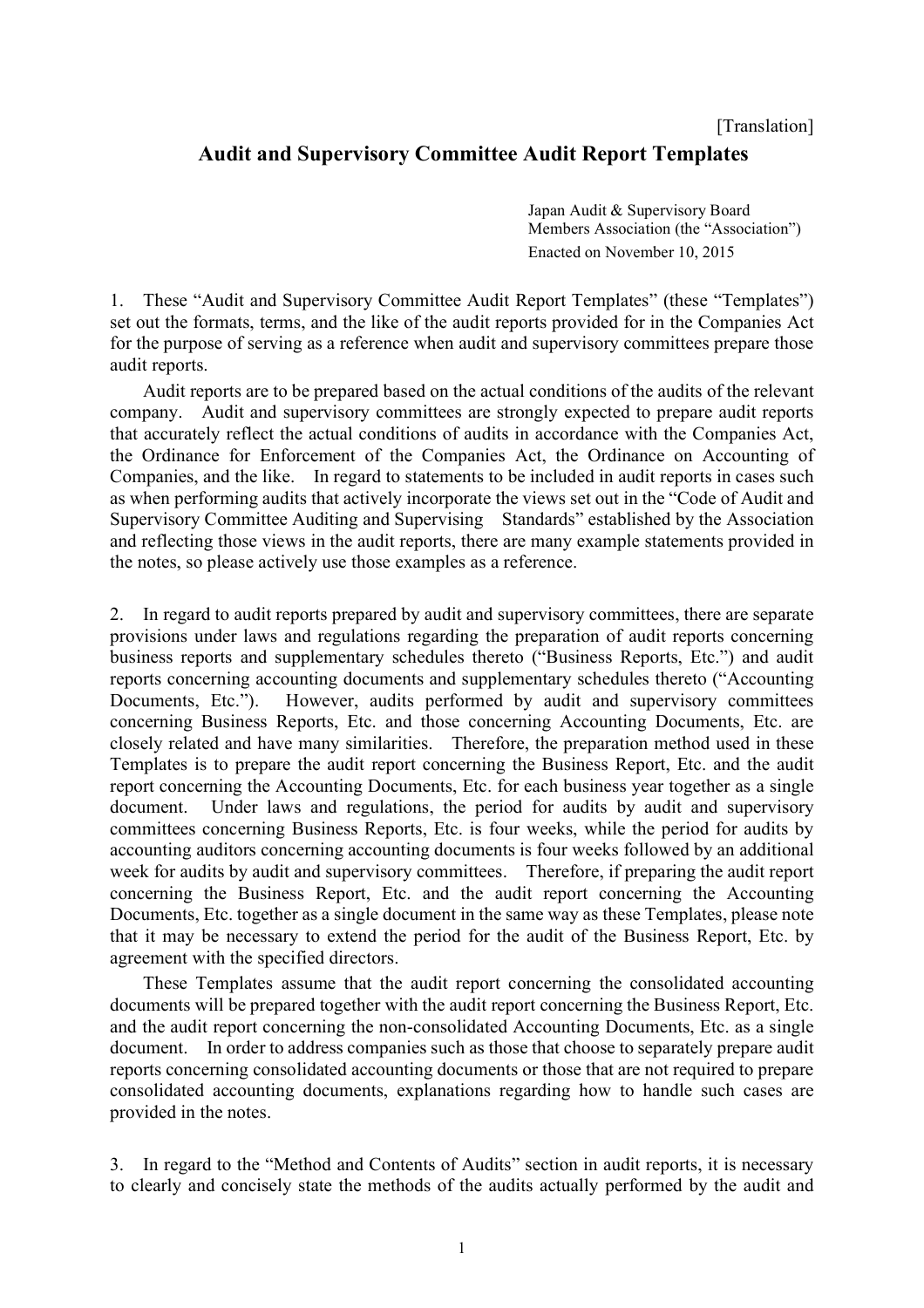supervisory committee while giving consideration so that it is possible to accurately judge the reliability of the audit. However, it is expected that the methods and contents of audits in each company will have their own characteristics due to factors such as differences in the company's scale, business format, organization, and establishment and operation status of internal control systems, etc., and in order for the users of the audit reports to understand those characteristics, it is also possible to state the "Method and Contents of Audits" section in audit reports more specifically. In these Templates, notes and explanations as appropriate have been added to places where a variety of possible statements are anticipated, so please refer to those notes, etc. when preparing the audit reports.

Naturally, audit reports are to be prepared on the basis of the audit and supervisory committee members performing their duty of care. In order to demonstrate that audit and supervisory committee members have fulfilled that duty, it is necessary for the audit and supervisory committee to clearly set out auditing standards and maintain audit records, minutes of audit and supervisory committee meetings, and the like.

4. These Templates are intended for companies that are both public companies and large companies as provided for in the Companies Act, and these Templates have been prepared mainly in consideration of listed companies. For audit and supervisory committees of other types of companies, please prepare audit reports using these Templates as a reference as appropriate while taking matters such as the audit environment of the company into consideration.

5. If a company prepares temporary accounting documents, the audit and supervisory committee must prepare an audit report concerning those documents. In this case, please prepare the audit reports concerning the temporary accounting documents using the statements, etc. regarding audits of accounting-related documents in these Templates as a reference.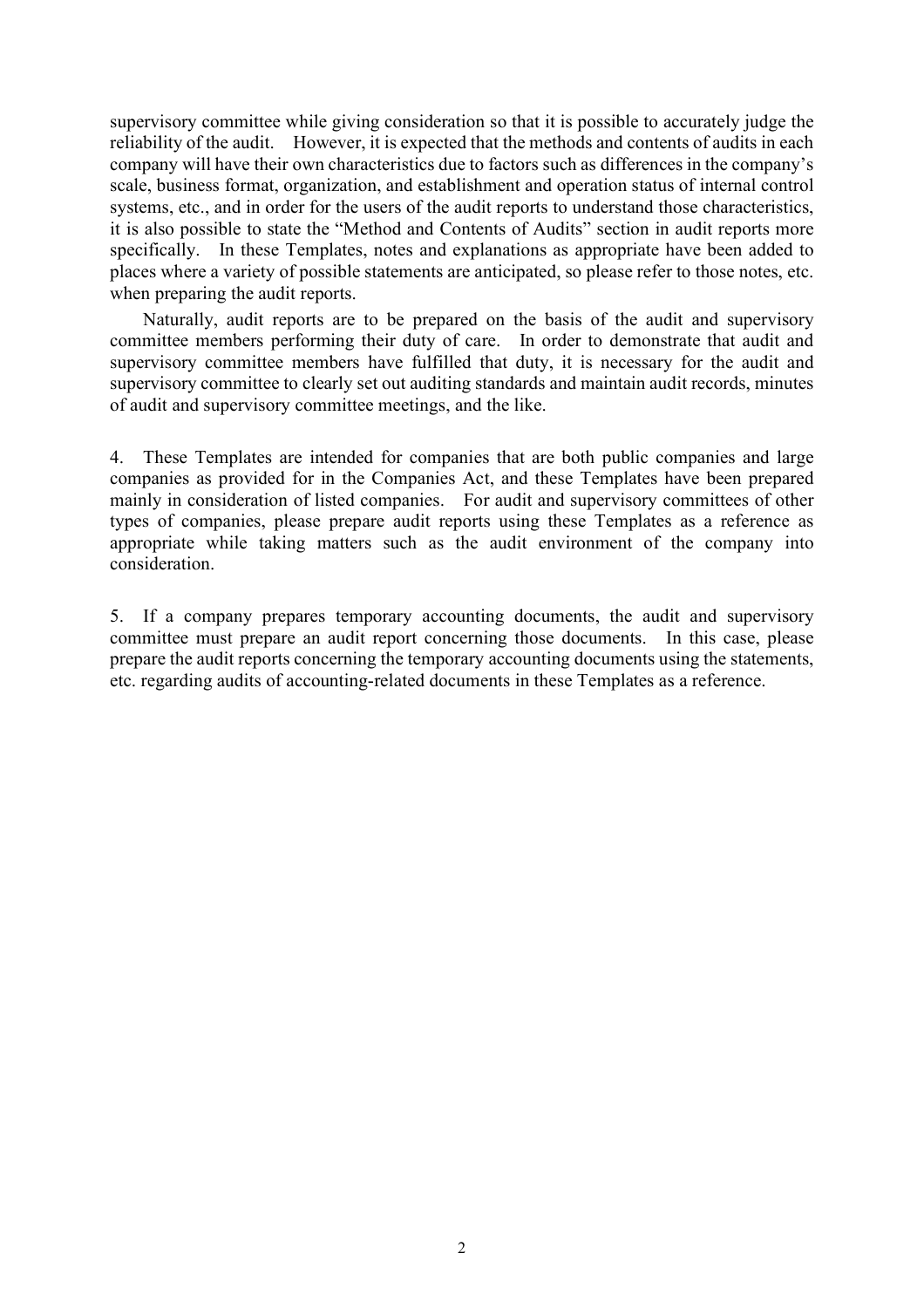## **I. Audit Report Concerning Business Report, Etc. and Audit Report Concerning Accounting Documents, Etc. (Combined Audit Report Including Audit Report Concerning Consolidated Accounting Documents)** (Note 1)

[Date]

Representative Director and President, [TBD] (Note 2)

[TBD] Co., Ltd.

Audit and Supervisory Committee (Note 3)

### **Submission of Audit Report**

The audit and supervisory committee has prepared an audit report pursuant to Article 399-2, paragraph (3), item (i) of the Companies Act and hereby submits it as enclosed (Note 4).

End

## **Audit Report**

The audit and supervisory committee has audited the directors' performance of their duties for the [TBD] business year from [TBD] to [TBD] and reports as follows in regard to the method and results of those audits.

1. Method and Contents of Audits (Note 5)

In regard to the content of resolutions of the board of directors regarding the matters stated in Article 399-13, paragraph  $(1)$ , items  $(i)(b)$  and  $(i)(c)$  of the Companies Act, as well as the systems developed pursuant to those resolutions (i.e., internal control systems) (Note 6), the audit and supervisory committee periodically received reports from directors and employees, etc. regarding the status of the establishment and operation of those systems and as necessary requested explanations and expressed opinions in regard thereto, in addition to which the audit and supervisory committee conducted audits using the following methods.

- (i) In accordance with the audit policies (Note 7) and division of duties, etc. (Note 8) determined by the audit and supervisory committee (Note 9), and in cooperation with the internal control department of the company (Note 10), the audit and supervisory committee attended important meetings, received reports from directors and employees, etc. regarding matters related to the performance of their duties, requested explanations as necessary, viewed important decision-making documents, etc., and inspected the status of operations and assets at the head office and main business locations (Note 11). Additionally, in regard to subsidiaries, the audit and supervisory committee communicated and exchanged information with the directors and audit and supervisory board members, etc. of subsidiaries and received reports on business from subsidiaries as necessary. (Note 12)
- (ii) In regard to the basic policies provided for in Article 118, item (iii)(a) of the Ordinance for Enforcement of the Companies Act, the efforts provided for in item (iii)(b) of that article (Note 13), the matters given due consideration provided for in item  $(v)(a)$  of that article, and the judgment and reasons provided for in item  $(v)(b)$  of that article (Note 14), each as stated in the business report, the audit and supervisory committee considered the contents thereof taking into account matters such as the status of deliberations at meetings of the board of directors and other deliberations.
- (iii) The audit and supervisory committee oversaw and verified whether the accounting auditor maintained an independent position and conducted an appropriate audit, received reports from the accounting auditor on the status of the performance of its duties, and requested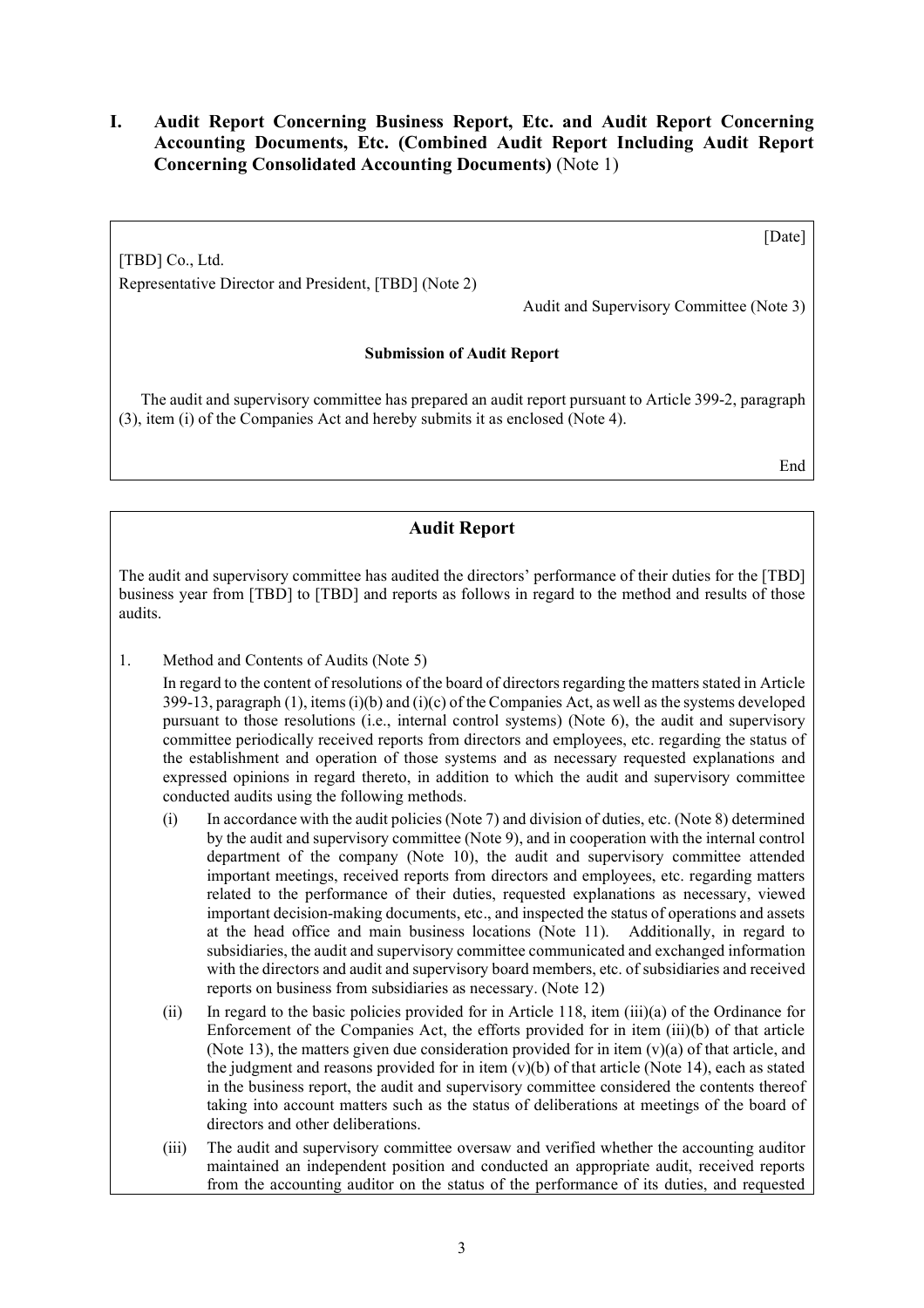explanations as necessary. Additionally, the audit and supervisory committee received notification from the accounting auditor that, in accordance with the "Quality Control Standards for Audits" (Business Accounting Council, October 28, 2005), etc., it had developed systems in order to ensure that its duties are appropriately performed (i.e., notification of the matters stated in the items of Article 131 of the Ordinance on Accounting of Companies) and requested explanations as necessary. (Note 15)

Using the methods above, the audit and supervisory committee examined the business report, the supplementary schedules thereto, the accounting documents (i.e., the balance sheet, statement of income, statement of changes in net assets, and explanatory notes to accounting documents (Note 16)), the supplementary schedules to the accounting documents, **and the consolidated accounting documents (i.e., the consolidated balance sheet, consolidated statement of income, consolidated statement of changes in net assets, and explanatory notes to consolidated accounting documents)** for the business year.

- 2. Audit Results (Note 17)
	- (1) Results of audit of business report, etc.
		- (i) We find that the business report and the supplementary schedules thereto accurately present the status of the company in accordance with laws, regulations, and the articles of incorporation.
		- (ii) We do not find any misconduct nor any material fact constituting a violation of any law, regulation, or the articles of incorporation in relation to the directors' performance of their duties (Note 18). (Note 19)
		- (iii) We find the content of the resolutions of the board of directors regarding internal control systems to be reasonable. (Note 20) Additionally, we do not find any matters that should be commented upon in regard to the statements in the business report or the directors' performance of their duties relating to the internal control systems. (Note 21)
		- (iv) We find the basic policy regarding persons who control the determination of financial and business policies of the company stated in the business report to be reasonable. We find that the efforts provided for in Article 118, item (iii)(b) of the Ordinance for Enforcement of the Companies Act stated in the business report are in compliance with that basic policy and do not harm the common interests of the shareholders of the company, and that their purpose is not to maintain the positions of the directors of the company. (Note 22)
		- (v) In regard to transactions with parent companies, etc. stated in the business report, we do not find any matters that should be commented upon in regard to the matters given due consideration so that the interests of the company are not harmed when engaging in such transactions (Note 23), the judgment of the board of directors regarding whether or not such transactions harm the interests of the company, and the reasons for that judgment (Note 24).
	- (2) Results of audit of accounting documents and supplementary schedules thereto We find the methods and results of the audit by the accounting auditor, [TBD] (Note 25), to be reasonable. (Note 26)

#### **(3) Results of audit of consolidated accounting documents**

### **We find the methods and results of the audit by the accounting auditor, [TBD] (Note 27), to be reasonable. (Note 28)**

- 3. Opinion of Audit and Supervisory Committee Member [Name] (If there are differing audit opinions) (Note 29)
- 4. Subsequent Events (If material subsequent events have occurred) (Note 30)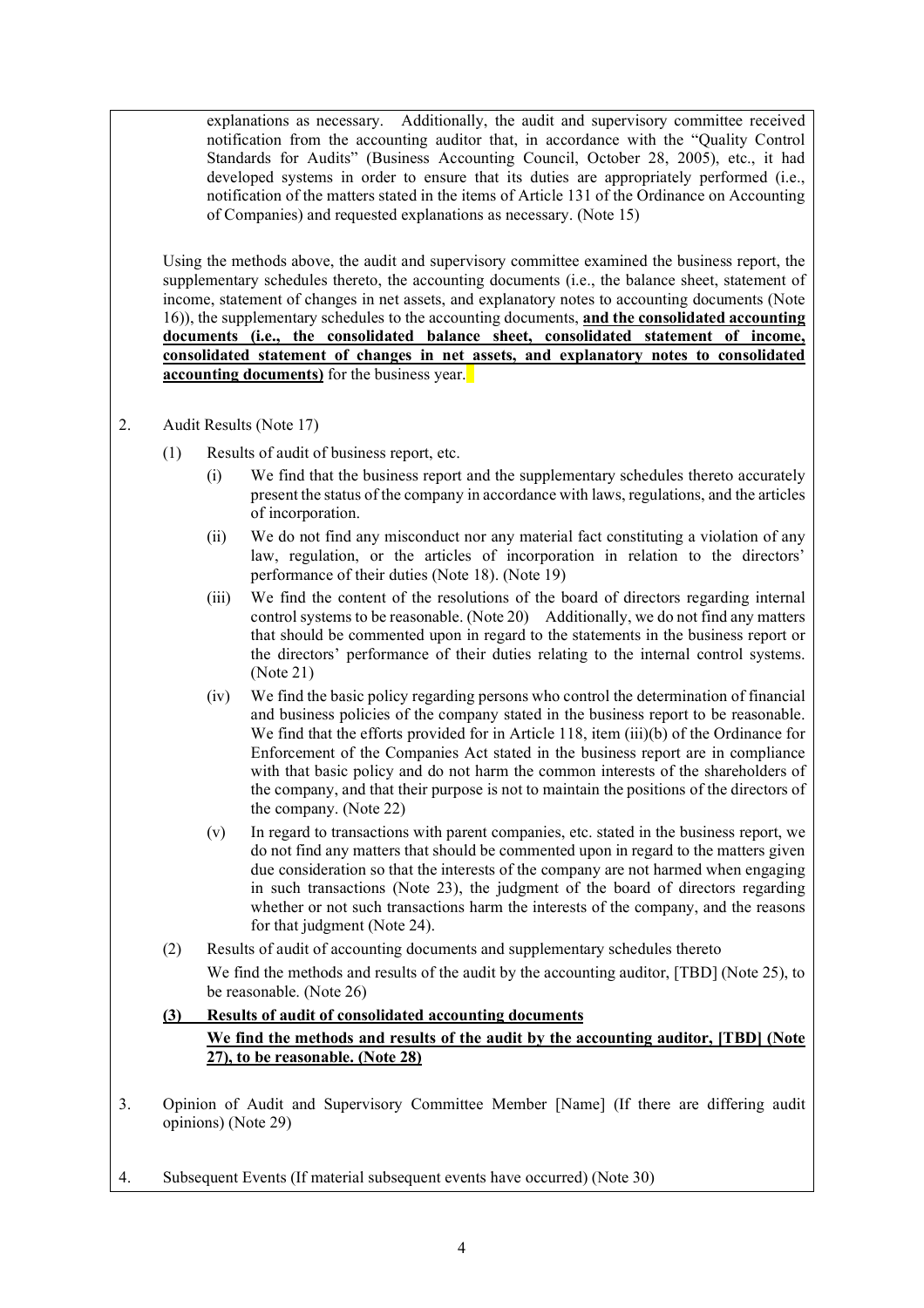|        | [Date] (Note $31$ )                                                                                                                                                                     |                        |
|--------|-----------------------------------------------------------------------------------------------------------------------------------------------------------------------------------------|------------------------|
|        | [TBD] Co., Ltd.; Audit and Supervisory Committee                                                                                                                                        |                        |
|        | Audit and Supervisory Committee Member                                                                                                                                                  | [Name] [Seal]          |
|        | Audit and Supervisory Committee Member                                                                                                                                                  | [Name] [Seal]          |
|        | Audit and Supervisory Committee Member                                                                                                                                                  | [Name] [Seal]          |
|        | Audit and Supervisory Committee Member                                                                                                                                                  | [Name] [Seal]          |
|        |                                                                                                                                                                                         | (Signatures) (Note 32) |
| (Note) | Audit and Supervisory Committee Members [TBD] and [TBD] are outside directors<br>provided for in Article 2, item (xv) and Article 331, paragraph (6) of the Companies Act.<br>(Note 33) |                        |

- (Note 1) These Templates are to be used when preparing the audit report concerning the Business Report, Etc., the audit report concerning the Accounting Documents, Etc., and the audit report concerning the consolidated accounting documents together as a single document. If separately preparing the audit report concerning the consolidated accounting documents, please delete the underlined portions of the main text of these Templates.
- (Note 2) Audit reports are to be submitted to the "specified directors" pursuant to Article 132, paragraph (1) of the Ordinance for Enforcement of the Companies Act and Article 132, paragraph (1) of the Ordinance on Accounting of Companies. For companies with an audit and supervisory committee, it is likely that in many cases, the "specified directors" will be the representative directors or the directors who performed duties relating to the preparation of the business report and Accounting Documents, Etc. (please refer to Article 132, paragraph (4) of the Ordinance for Enforcement of the Companies Act and Article 130, paragraph (4) of the Ordinance on Accounting of Companies), so state the titles and names of those persons.
- (Note 3) The handling of the seal of the audit and supervisory committee on the cover sheet follows the internal regulations of the company.
- (Note 4) The cover sheet provided assumes that the audit report is submitted in writing. The audit report can be prepared by electronic or magnetic methods, and in that case, certain revisions will be necessary, such as changing "as enclosed" to "as attached."
- (Note 5) In regard to "1. Method and Contents of Audits," please note that a more specific description of the methods and contents of the audits actually conducted is required. It is expected that stating the specific methods and contents will lead to greater understanding by the users of the audit report. In particular, in cases where there are audit items specific to the company for the period under review, such as if there is an audit item set as an important audit matter and given particular focus when conducting the audit (a priority audit item), it is preferable to make specific statements, such as "... determined by the audit and supervisory committee, setting [TBD] as a priority audit item, and in cooperation with the internal control department of the company, the audit and supervisory committee attended important meetings ..."
- (Note 6) These Templates refer to the systems actually developed pursuant to resolutions by the board of directors regarding the matters stated in Article 399-13, paragraph (1), items (i)(b) and (i)(c) of the Companies Act as "internal control systems." For the phrase "internal control systems," please consider the appropriate term to use based on the actual conditions of the company, such as "overall systems relating to the internal controls of the company." It is also possible to refer to the specific headings and page numbers, etc. in the business report.
- (Note 7) "Audit policies" can be changed to "audit policies for the period under review" if you wish to clearly state that the audits were performed in accordance with the audit policies for the period being audited. Additionally, it is also possible to specifically state the audit policies for the period under review.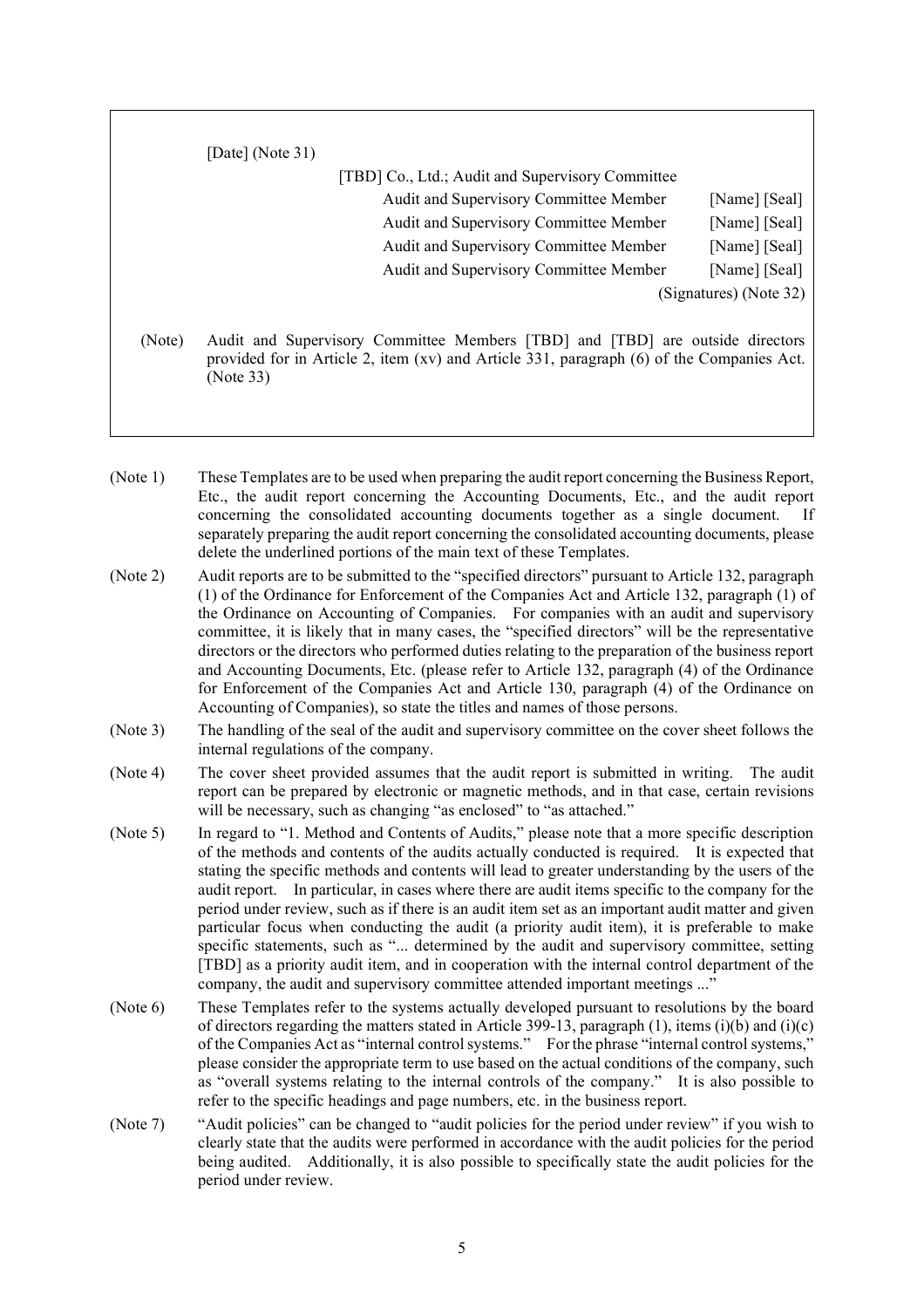- (Note 8) "Audit policies and division of duties, etc. determined by the audit and supervisory committee" includes the appointment of "audit and supervisory committee members appointed by the audit and supervisory committee" stated in provisions such as Article 399-3, paragraphs (1) and (2) of the Companies Act.
- (Note 9) If the audit and supervisory committee has established audit and supervisory committee auditing and supervising standards, it is preferable to include a statement such as, "In compliance with the audit and supervisory committee auditing and supervising standards established by the audit and supervisory committee, in accordance with the audit policies and division of duties, etc., ..."
- (Note 10) For "internal control department of the company," please state the appropriate department name, etc. in accordance with the actual conditions of the company, such as "the internal audit department and other departments responsible for internal controls of the company."
- (Note 11) For "attended important meetings ... and inspected the status of operations and assets at the head office and main business locations," use an appropriate expression based on the actual conditions of audits in the company. For example, depending on the composition of audit and supervisory committee members, the status of the establishment and operation of internal control systems, and the status of cooperation with the internal control department, it is also possible to include a statement such as "... inspected the process and contents of decisionmaking at important meetings, etc., the contents of principal decision-making documents and other important documents, etc. relating to business execution, the status of the performance of duties by the directors (and other principal employees, etc.), and the status of the operations and assets of the company."
- (Note 12) "Received reports on business from subsidiaries as necessary" does not mean that audit and supervisory committee members appointed by the audit and supervisory committee exercised their rights to investigate the status of operations or financial status of a subsidiary provided for in Article 399-3, paragraph (2) of the Companies Act but instead refers to day-to-day or general If audit and supervisory committee members appointed by the audit and supervisory committee exercised their rights to investigate the status of operations or financial status of a subsidiary, it is possible to include a statement such as "requested reports on business from subsidiaries as necessary, and investigated the status of the operations and finances of subsidiaries."
- (Note 13) The statement regarding "the basic policies provided for in Article 118, item (iii)(a) of the Ordinance for Enforcement of the Companies Act, the efforts provided for in item (iii)(b) of that article ... stated in the business report" applies to cases in which the company has established takeover defense measures. It is not necessary to include this statement if the matters listed in Article 118, item (iii) of the Ordinance for Enforcement of the Companies Act are not stated in the business report. Please also refer to Note 22.
- (Note 14) If the matters provided for in Article 118, item (v) of the Ordinance for Enforcement of the Companies Act are not stated in the business report, the statement regarding "the matters given due consideration provided for in item  $(v)(a)$  of that article, and the judgment and reasons provided for in item  $(v)(b)$  of that article ... stated in the business report" does not need to be stated in the audit report (Article 130-2, paragraph (1), item (ii) and Article 129, paragraph (1), item (vi) of the Ordinance for Enforcement of the Companies Act).
- (Note 15) The audit and supervisory committee must state "matters related to systems for ensuring that the performance of the duties of Accounting Auditor(s) is being carried out appropriately" (Article 128-2, paragraph (1), item (ii) and Article 127, item (iv) of the Ordinance on Accounting of Companies; "Systems to Ensure Appropriate Performance of Accounting Auditor Duties") in the audit report. After receiving notification from the accounting auditor of matters relating to those systems (Article 131 of the Ordinance on Accounting of Companies; the wording of the relevant provision is "matters related to systems for ensuring that the performance of the duties of Accounting Auditor(s) is being carried out appropriately") (the notification is to be received by the audit and supervisory committee members that are "specified audit and supervisory board members" as provided for in Article 130, paragraph (5), item (iii) of the Ordinance on Accounting of Companies), the audit and supervisory committee confirms whether those systems are developed in accordance with certain appropriate standards. In these Templates, the notification matters regarding the Systems to Ensure Appropriate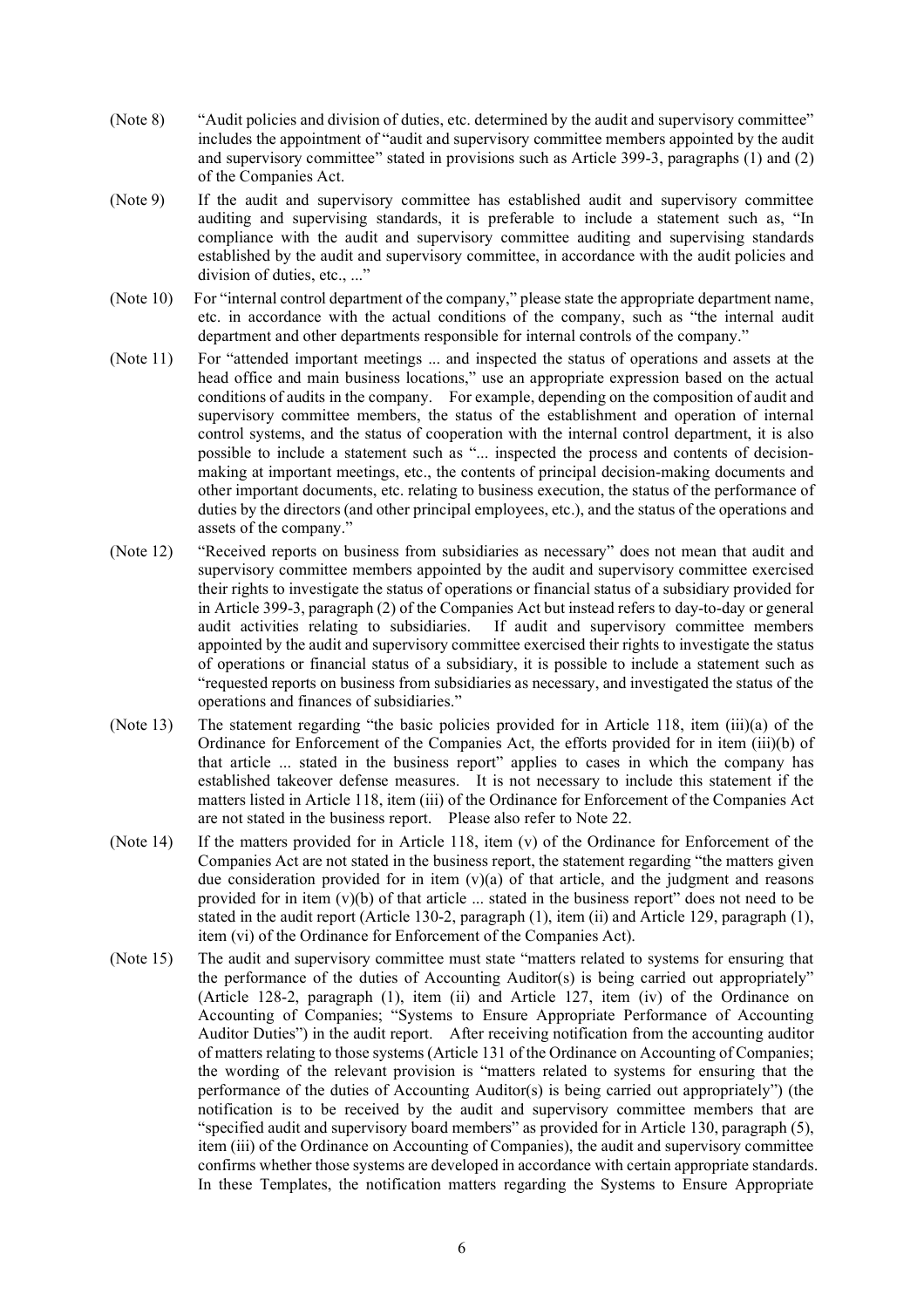Performance of Accounting Auditor Duties and the confirmation method thereof are referred to in the sentence, "Additionally, the audit and supervisory committee received notification from the accounting auditor ... and requested explanations as necessary." In these Templates, the "Quality Control Standards for Audits" (Business Accounting Council, October 28, 2005) are used as "certain appropriate standards," but other standards are also important, such as the practical guidelines of the Japanese Institute of Certified Public Accountants (Quality Control Standards Committee Statement No. 1, "Quality Control for Audit Firms," and Auditing Standards Committee Statement No. 220, "Quality Control for an Audit of Financial Statements").

In these Templates, the results of the confirmation by the audit and supervisory committee regarding the Systems to Ensure Appropriate Performance of Accounting Auditor Duties are not stated as a separate matter but are included in the statements to the effect that the methods and results of the audit by the accounting auditor are found to be reasonable in "(2) Results of audit of accounting documents and supplementary schedules thereto" in "2. Audit Results." If there are any matters that should be particularly emphasized or any matters that are considered appropriate to be clearly stated in regard to the Systems to Ensure Appropriate Performance of Accounting Auditor Duties, please specifically state those matters in "1. Method and Contents of Audits" or in "(2) Results of audit of accounting documents and supplementary schedules thereto" in "2. Audit Results."

- (Note 16) If the explanatory notes to accounting documents are not prepared as separate materials, please state "... the business report, the supplementary schedules thereto, the accounting documents (i.e., the balance sheet, statement of income, and statement of changes in net assets), the supplementary schedules to the accounting documents ..." (please refer to Article 57, paragraph (3) of the Ordinance on Accounting of Companies).
- (Note 17) If there are any matters to be commented upon in regard to the "Audit Results" section, state that and the relevant facts clearly and concisely. If investigations necessary for audits could not be performed, state that and the reasons therefor in the relevant section. Additionally, if priority audit items are mentioned in "1. Method and Contents of Audits," it is also possible to state matters such as the audit results for those priority audit items in "Audit Results." The same applies in cases where statements were made in "1. Method and Contents of Audits" about matters regarding which explanations were requested or opinions were expressed in relation to internal control systems or about matters learned through communication or information exchanges with directors and audit and supervisory board members, etc. of subsidiaries that affected the audit.

When preparing the "Audit Results" section, if there are material facts relating to the status of the company, such as events or circumstances pertaining to the assumption of the company being a going concern, material accidents or damage, or material litigation, confirm the statements in the business report or other documents, consider whether statements should be made in the audit report, and include such statements if you find it necessary to do so.

- (Note 18) "Performance of their duties" can also be written as "execution of their duties" in accordance with the wording used in laws and regulations (please refer to Article 130-2, paragraph (1), item (ii) and Article 129, paragraph (1), item (iii) of the Ordinance for Enforcement of the Companies Act). In these Templates, "performance of their duties" is used throughout.
- (Note 19) If any misconduct or any material fact constituting a violation of laws, regulations, or the articles of incorporation in relation to the directors' performance of their duties is found, specifically state that fact.

If the audit and supervisory committee members have publicly announced an opinion in the course of their duties, such as in cases where a third-party allotment is performed during the period under review and the opinion of the audit and supervisory committee members regarding whether it constitutes an issuance under favorable conditions is announced, it is possible to state a summary of that opinion if necessary.

(Note 20) If resolutions by the board of directors relating to internal control systems are "found inappropriate" (Article 130-2, paragraph  $(1)$ , item  $(ii)$ ) and Article 129, paragraph  $(1)$ , item  $(v)$ of the Ordinance for Enforcement of the Companies Act), it is required to specifically state that fact and the reasons therefor.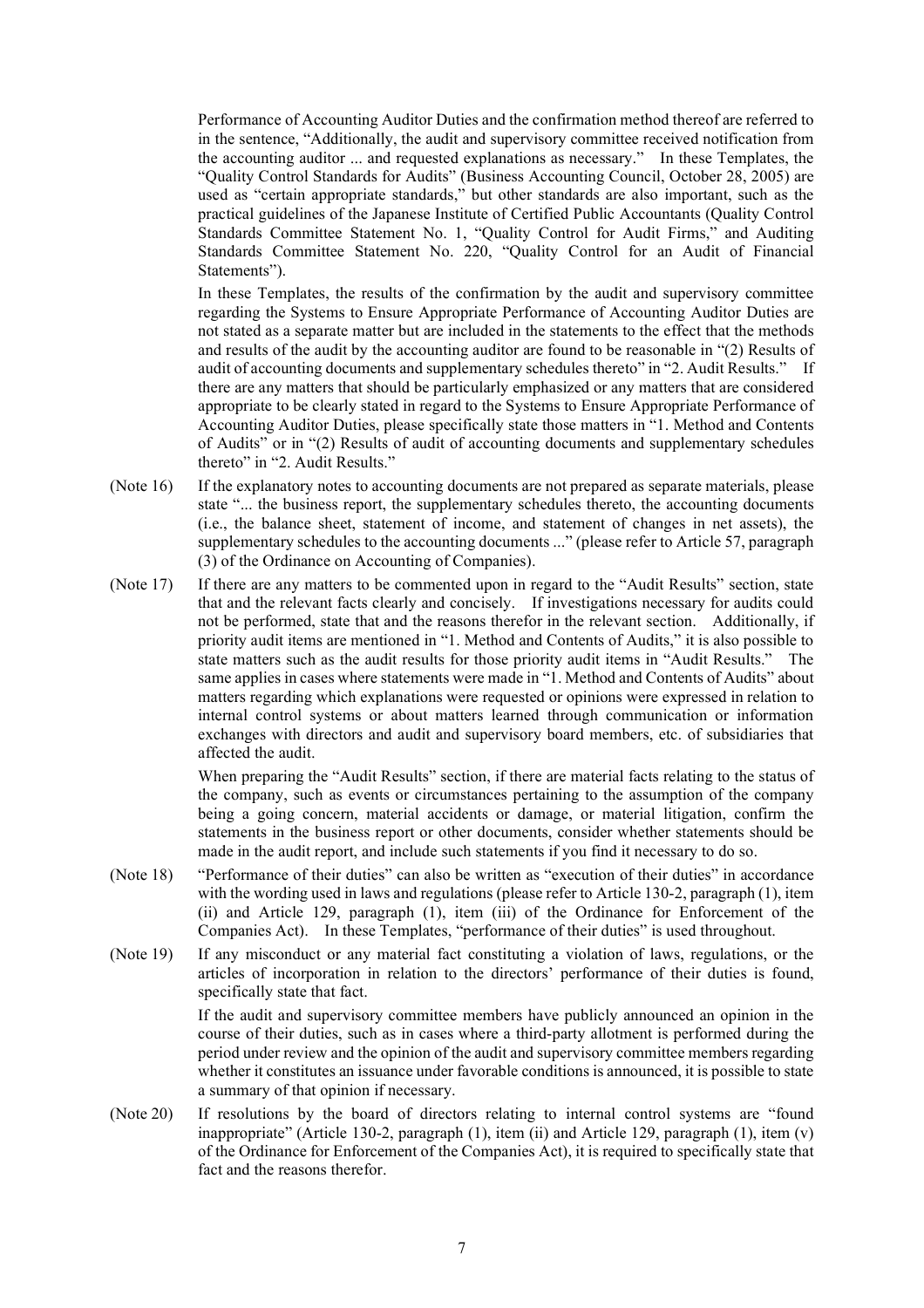In particular, the contents of resolutions by the board of directors regarding systems to ensure the effectiveness of audit and supervisory committee audits (i.e., the matters listed in the items of Article 110-4, paragraph (1) of the Ordinance for Enforcement of the Companies Act) such as matters related to employees appointed to support the duties of the audit and supervisory committee, systems for directors and employees, etc. of the company and its subsidiaries to report to the audit and supervisory committee and other systems relating to reports to the audit and supervisory committee, systems to ensure that any person who makes a report to the audit and supervisory committee does not receive disadvantageous treatment due to having done so, and procedures for the advance payment or reimbursement of expenses arising in connection to the performance of audit and supervisory committee duties and other matters relating to policies on the handling of expenses or debts arising in connection to the performance of audit and supervisory committee duties are particularly important in order to achieve effective audits by the audit and supervisory committee, and if there is any problem, etc. in regard thereto, please proactively state that fact.

(Note 21) If the summary of the operation status of internal control systems stated in the business report is "found inappropriate" (Article 130-2, paragraph (1), item (ii) and Article 129, paragraph (1), item (v) of the Ordinance for Enforcement of the Companies Act), it is required to specifically state that fact and the reasons therefor.

> If significant corporate wrongdoing occurred in the period under review or the previous period, in most cases, it is likely that that fact and the status of measures to identify causes and prevent reoccurrence are material matters that should also be stated in the business report. The responsibility of the audit and supervisory committee is to express opinions regarding matters such as (i) whether the contents of statements in the business report are appropriate and (ii) whether any problem, etc. can be found in regard to the status of business execution in order to prevent reoccurrence taking into consideration the directors' duty of care.

- (Note 22) This is a statement of an opinion regarding takeover defense measures, etc. and the judgment of the board of directors in regard thereto (Article 130-2, paragraph (1), item (ii) and Article 129, paragraph (1), item (vi) of the Ordinance for Enforcement of the Companies Act; if those matters are not stated in the business report, it is not necessary to state this item). Considering that the judgment and role of audit and supervisory committees in regard to the appropriateness of takeover defense measures is receiving greater attention, if there are any matters that should be commented upon, it is preferable to specifically state those matters. "The basic policy regarding persons who control the determination of financial and business policies of the company stated in the business report" and "the efforts provided for in Article 118, item (iii)(b) of the Ordinance for Enforcement of the Companies Act stated in the business report" can also be changed to refer to the specific headings and page numbers, etc. in the business report.
- (Note 23) For transactions with parent companies, etc. that require a note regarding transactions with related parties in the explanatory notes to the accounting documents, it is necessary to state the measures given due consideration so that the interests of the company are not harmed when engaging in such transactions, the judgment of the board of directors, and the reasons for that judgment in the business report (Article 118, item (v) of the Ordinance for Enforcement of the Companies Act). Additionally, if those matters are stated in the business report, the opinion of the audit and supervisory committee in regard to those matters must be stated in the audit report (Article 130-2, paragraph (1), item (ii) and Article 129, paragraph (1), item (vi) of the Ordinance for Enforcement of the Companies Act). Even if it is stated in the business report that there were no matters given due consideration so that the interests of the company are not harmed, the audit and supervisory committee must express an opinion regarding whether or not that judgment is appropriate.
- (Note 24) If the judgment of the board of directors differs from the opinion of the outside directors, that opinion must also be stated in the business report (Article 118, item  $(v)(c)$  of the Ordinance for Enforcement of the Companies Act). If the judgment of the board of directors and the opinion of the outside directors is different, then taking into account the judgment of the board of directors and the reasons therefor and the opinion of the outside directors, it is necessary for the audit and supervisory committee to sufficiently consider whether or not there are any matters to be commented upon by means such as exchanging opinions with the representative director or outside directors as necessary.